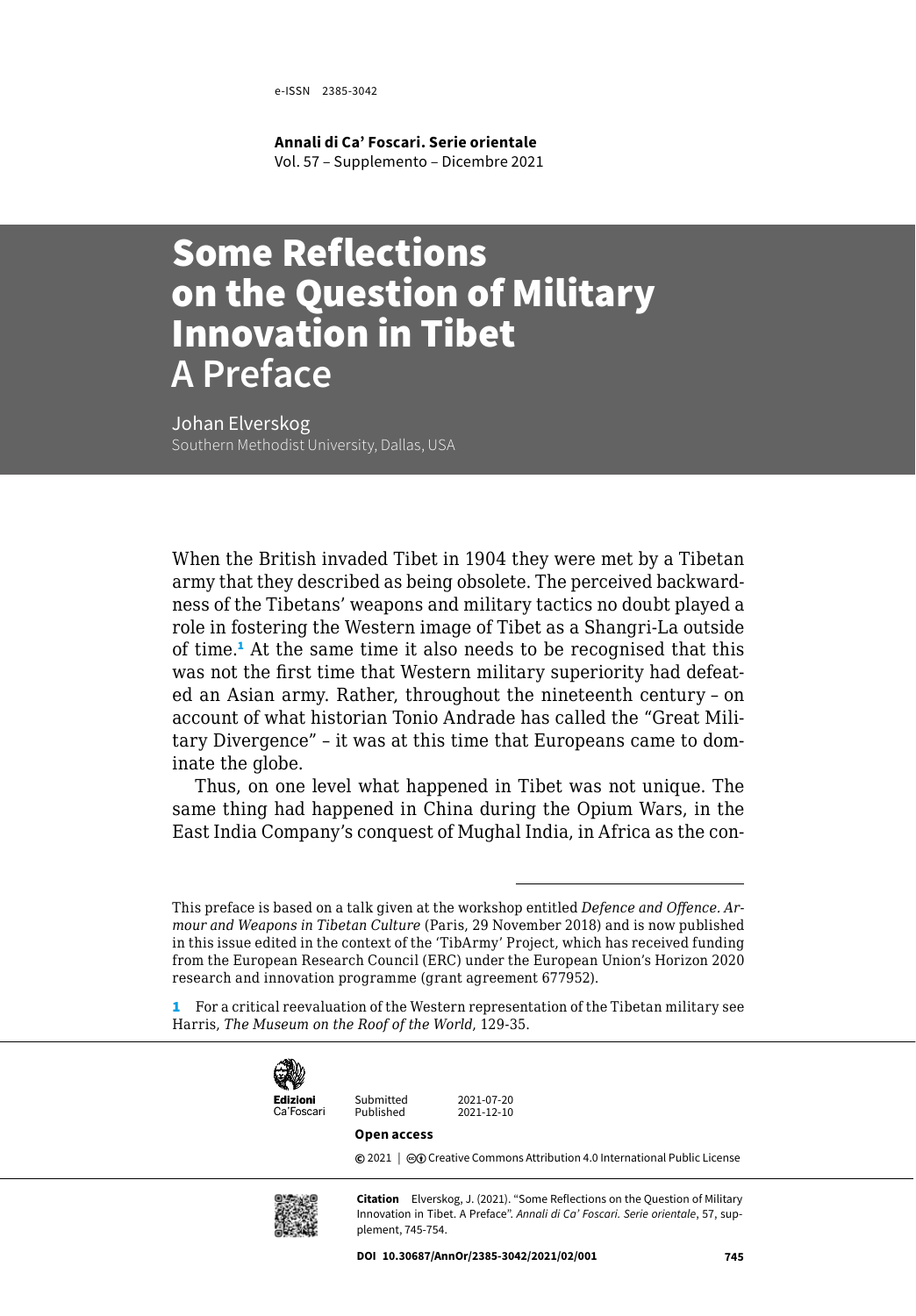tinent was carved up by European powers, and across North America as white settler colonialism moved West. Yet, at the same time, the case of Tibet was distinctive – especially in the context of the early twentieth century – on account of the military disparity between the forces of Sir Francis Younghusband and those of the Ganden Phodrang government being so stark in 1904. The Tibetans went into the field against the Maxim gun with matchlock rifles, swords, and magical amulets, a fact that confirmed for the invaders that Tibet was clearly disconnected from conventional historical developments.

This, at least in terms of military developments, was certainly true; however, an important question related to this fact is: why was this the case? What were the historical contingencies that had made Tibet not keep pace with military technological developments? And more to the point, when did this divergence actually begin and why? Since, as is well known, once the Tibetans did realise how far behind – or disconnected – they were from modern developments and its consequences (i.e. conquest), as early as in 1888 (the first confrontation against the British military and technological superiority at Lungtu) and then again in 1904, the Ganden Phodrang government tried to rectify the situation. The Thirteenth Dalai Lama in particular was an avid supporter of modernising Tibet's military. But, as everyone also knows, it was in the end too late. Thus, the question arises: why and when did the Tibetan army devolve into obsolescence?

It is important to begin by noting that the Tibetans had once been a formidable military force. During the Empire period (seventh to ninth centuries) they conquered not only the capital of the powerful Tang dynasty in China (although briefly, in 763), but also came to dominate Inner Asia and the lucrative Silk Road trade (between 670 and 692, and at various points during the eighth century). Moreover, in the subsequent centuries after the so-called 'dark ages' – from the Tibetan renaissance to the Mongol Yuan period and up through sixteenth century – it appears as if Tibetans were not only almost constantly at war, but also keeping up with the military innovations then taking place across eastern Eurasia. This suggestion is not only reflected in the historical record, but also in what may seem an unlikely source; namely, the so-called connoisseurship manuals that Donald La Rocca has skilfully used reevaluating the history of Tibetan weapons and armour.<sup>2</sup>

In particular, he has ably translated the section on swords of the most famous of these manuals: Paljor Zangpo's (Dpal 'byor bzang po) fifteenth century *The Chinese-Tibetan Compendium. A Mirror Illuminating the World and Bringing Great Joy to the Learned* (*Rgya bod yig* 

<sup>2</sup> La Rocca, *Warriors of the Himalayas*, 146-18, 253-63.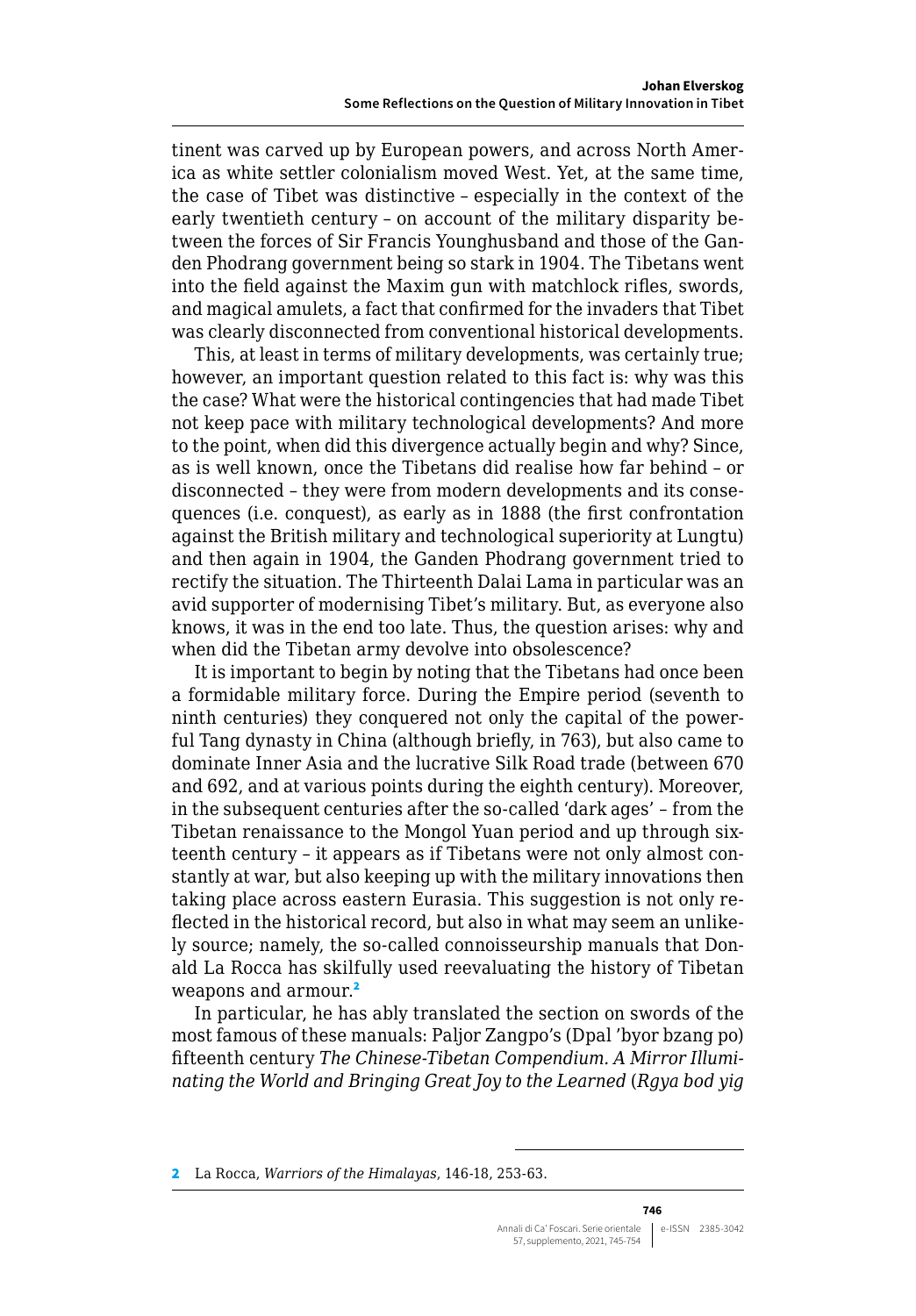*tshang mkhas pa dga' byed chen mo 'dzam gling gsal ba'i me long*),<sup>3</sup> which describes the five types of prized swords as follows:<sup>4</sup>

May there be merit in these words. It will now be shown the way in which there gradually appeared amazing and miraculous new developments, such as porcelain, tea, and swords, which did not exist in Tibet prior to the establishment of the rule of the Tibetan kings. In this way, swords first appeared and spread in Tibet from the time of Drigum Tsenpo (Gri gum btsan po). Praise and homage to Acala, the unshakable wrathful guardian king, who unlocks the door to emanations of pure reality by subduing with his sword of wisdom the enemy represented by wrongful views, and by binding with his lasso of mindfulness the thief that is agitation. Up to now in Tibet, nothing has been written about the classification and use of swords. Having made a careful analysis of the pleasant discourses of the experts, I have composed this extensive written explanation concerning swords.

Therefore, the types of swords are classified as follows: *zhang ma*, *sog po* and *hu phed* are three; with *dgu zi* and *'ja' ral* making five […].

The *zhang ma* type is the sword that flourished at the time of the Emperor Taizong (r. 626-649). It was forged in a district of the emperor's uncle by a woman in the form of a wrathful female goddess who was the uncle's consort. With that sword, anything that existed could be cut […].

The *sog po* type was the sword of the border peoples, which flourished in the time of the Uighur king named Thub rgyal (possibly T'ung Yabghu Qaghan, r. 619-630). In that limitless land of the Uighurs, the sword was forged by an elderly smith. That sword was made from […] a piece of meteoric iron the size of a frog. Therefore, Uighur iron was regarded for its sharpness […].

The *hu phed* type is the sword of the Mongols, which became widespread from the time of Chinggis Khan (ca. 1162-1227) onward. It was first forged in a place called Hu in Mongolia by one called Phed. This sword can cut through six wild yak horns bundled together and is, therefore, known as sharper than horn. The place and the maker's name were closely connected, so this particular type was called *hu phed* […].

<sup>3</sup> Although the *Rgya bod yig tshang* of 1434 is a general history of Tibet and China, it does also contain chapters on the connoisseurship of various commodities (see Martin 1997, 68, no. 115; Tshering, "A Short Introductory Note on Porcelain Cups of Tibet").

<sup>4</sup> The following translation is based on La Rocca, "An Early Tibetan Text", 98-9, with minor corrections, such as rendering *sog po* as 'Uighur' here instead of 'Mongol' in La Rocca, and *hor* as 'Mongols' here instead of 'Horpa Mongols' in La Rocca.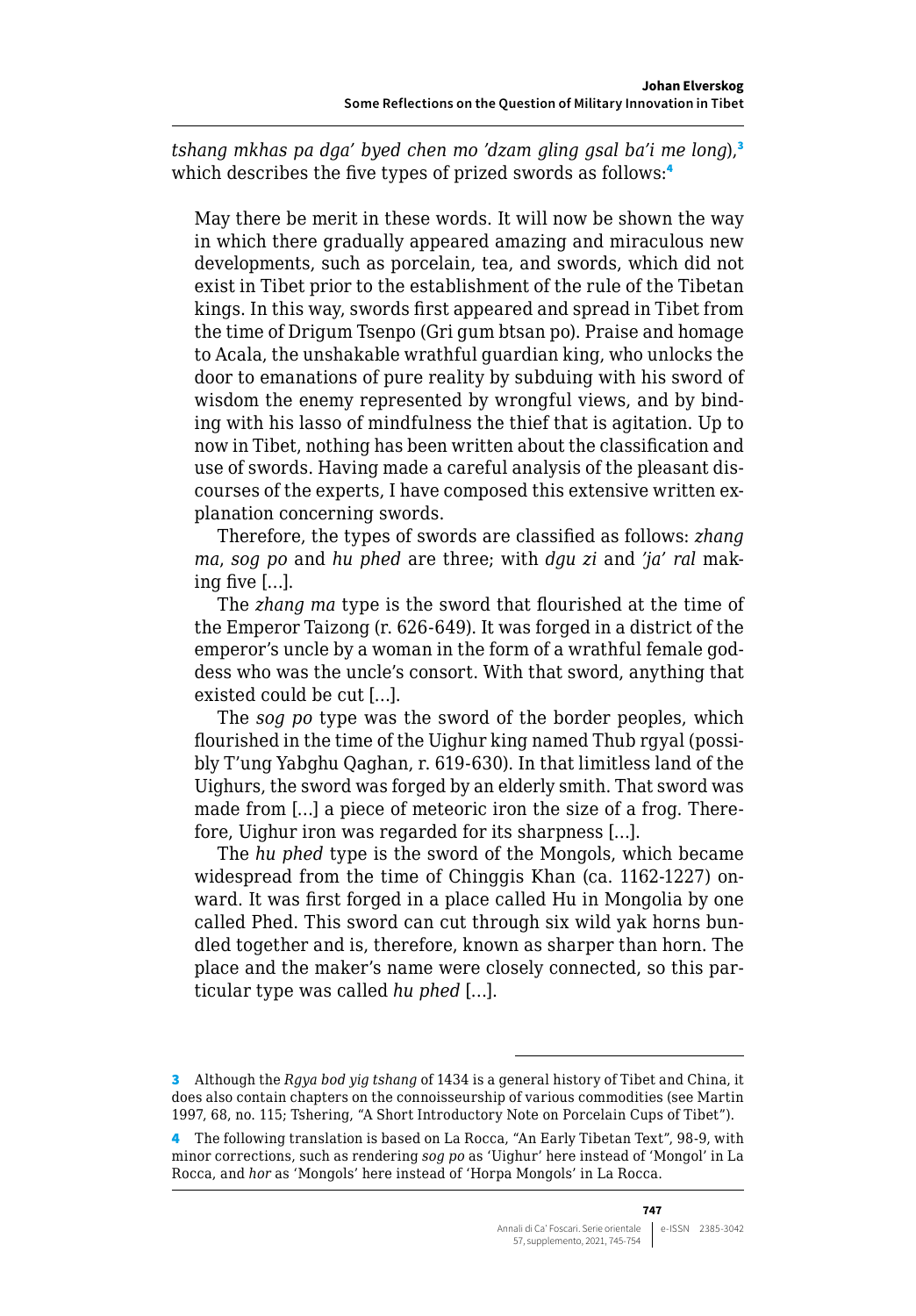The type of sword one finds in Tibet is known as *dgu zi*, which flourished from the time of King Drigum Tsenpo. It was forged by the nine Squint Eye brothers […] in a wild region of a place called Zi 'du. The eldest brother provided the sword that was used to cut the sky rope. The swords of the eight younger brothers also gave evidence of great sharpness […].

As for the *'ja'* type, this is the sword of the southern regions of Mon, which flourished in the time of Namkha Didze. It was forged by a smith called Mitok Thalgo in the dense forests of Lhodrak in the region of 'Ja'. This sword could cut through nine fresh tree branches. Therefore, the *'ja' ral* is famous for its sharpness against wooden staves […].

These are the oral teachings comparing the defining characteristic of each type. For the *zhang ma* type it is the *zhang them* (series of circles or 'steps' in the blade pattern?). The sign of the *sog po* type is the *go chog* (peak-like mark in the blade pattern). The sign of the *hu phed* is the *hu rdzi* pattern [fn. 42: this seems to indicate a dagged pattern on the blade, possibly resembling eyelashes]. The sign of the *dgu zi* is a blade pattern like the Milky Way constellation. The sign of the *'ja' ral* is that the iron glistens […].

For the most part (the surface of the blades of) *zhang ma* swords glisten indirectly, as if they had been rubbed with sheep-colored fat. Most *sog po* swords have sides that are even from the base of the blade to the tip, like the delicate needles on a pine tree. In the *hu phed* sword, one usually sees the *rdzi* pattern, which resembles a black snake pursued by a Garuda […]. The *dgu zi* is usually gray and heavy, like a gray […] willow branch covered with moisture. The *'ja' ral* usually is strong and resplendent, like a tigress running over a plain […].

An invariable feature of the *zhang ma* type is that at the place measuring three finger widths from the point, whether or not the blade has been tempered, there is a design like the round impressions made by fingernails. […] An invariable feature of the *sog po* type is that if one measures down from the point three finger widths there is a pinnacle formed by the male and female iron. An invariable feature of the *hu phed* type […] is a consistent border of a design like tiger's teeth, starting at a measure of five and half finger widths from the tip. An invariable feature of the *dgu zi* type is that the color of the tempered iron in the center of the blade looks like the Milky Way. Invariable features of the *'ja' ral* type are that the blade is thin and very wide, and the point is broad.

Of course, as La Rocca has made clear, it is quite difficult to make sense of what precisely all these swords and their qualities actually refer to since these connoisseurship manuals were written, compiled and redacted over the centuries.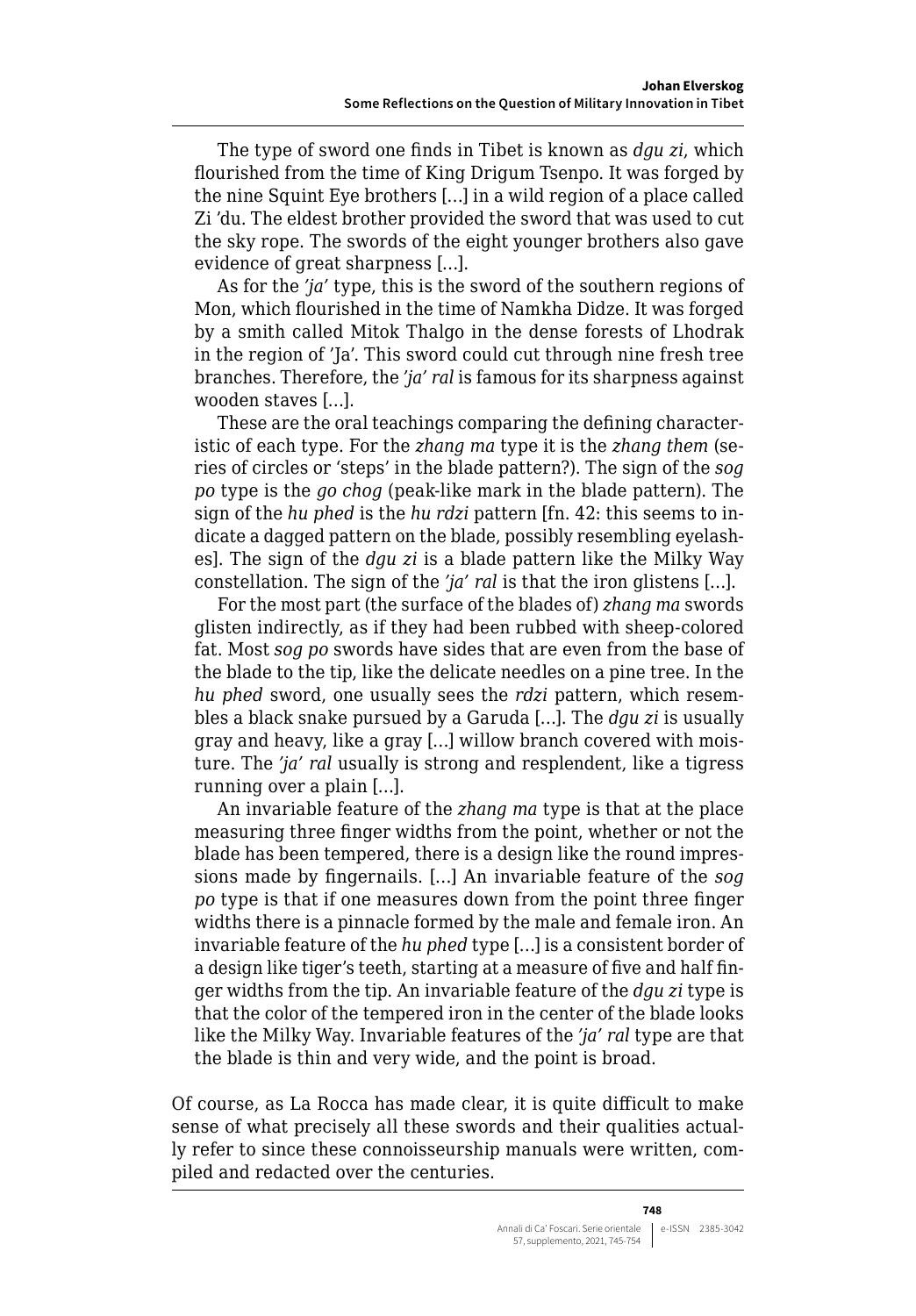Yet, it does seem as if in the fifteenth century Tibetan elites recognised five basic types of swords, each with a specific origin:

- 1. *zhang ma* China
- 2. *sog po* Inner Asia
- 3. *hu phed* Mongolia
- 4. *dgu zi* Tibet
- 5. *'ja' ral* South Asia

As such it seems possible to suggest that when these manuals were being prepared in the post-Mongol period, the authors drew upon the combined historical knowledge of the empire period, when Tibet was engaged with the surrounding peoples found in these manuals – China, Inner Asia, South Asia– and then added to it the latest global empire of which the Tibetans were a part: the Mongols. These connoisseurship manuals therefore reflect an awareness of the military innovations – or realities – of the preceding centuries. Or to put it another way, as reflected in these connoisseurship manuals, Tibetans were up through the fifteenth and sixteenth centuries both aware and appreciative of new weapons. But then the tradition of such connoisseurship manuals seems to fade, and one might wonder whether the Tibetan interest in military innovation did not too.

In trying to explain this break Robert A.F. Thurman has argued that the reason for this turn away from militarism and its weapons was Buddhism. To wit, on account of the dharma's advocacy of nokilling the Tibetans simply turned away from their earlier warlike nature and abandoned their interest in military innovation. In particular, Thurman claimed that the Fifth Dalai Lama had made Tibet a "unilaterally disarmed society" on account of Buddhist principles.<sup>5</sup> Of course, it was precisely such utopian images of Tibet as a Shangri-La that were then beginning to be critiqued by numerous scholars.<sup>6</sup> Donald S. Lopez Jr., for example, noted in his *Prisoners of Shangri-La. Tibetan Buddhism and the West*: "Nor was Tibet, in George Bataille's phrase an 'unarmed society', Tibet did not renounce armed conflict when it converted to Buddhism in the eighth century, or in the eleventh century, or under the fifth Dalai Lama".<sup>7</sup> All of this is no doubt true; however, at some point the Tibetan interest in keeping up militarily with its neighbours did indeed wane.

<sup>5</sup> Thurman, *Essential Tibetan Buddhism*, 38-40. For a critique of this historiographical supposition see Sperling, "'Orientalism' and Aspects of Violence in the Tibetan Tradition", 328 fn. 7.

<sup>6</sup> The number of works that engaged with this project are now too numerous to list here; however, some of the standard works in this scholarly reevaluation are Bishop, *The Myth of Shangri-La*; Lopez, *Curators of the Buddha*; Schell, *Virtual Tibet*; and Dodin, Räther, *Imagining Tibet*.

<sup>7</sup> Lopez, *Prisoners of Shangri-La*, 8-9.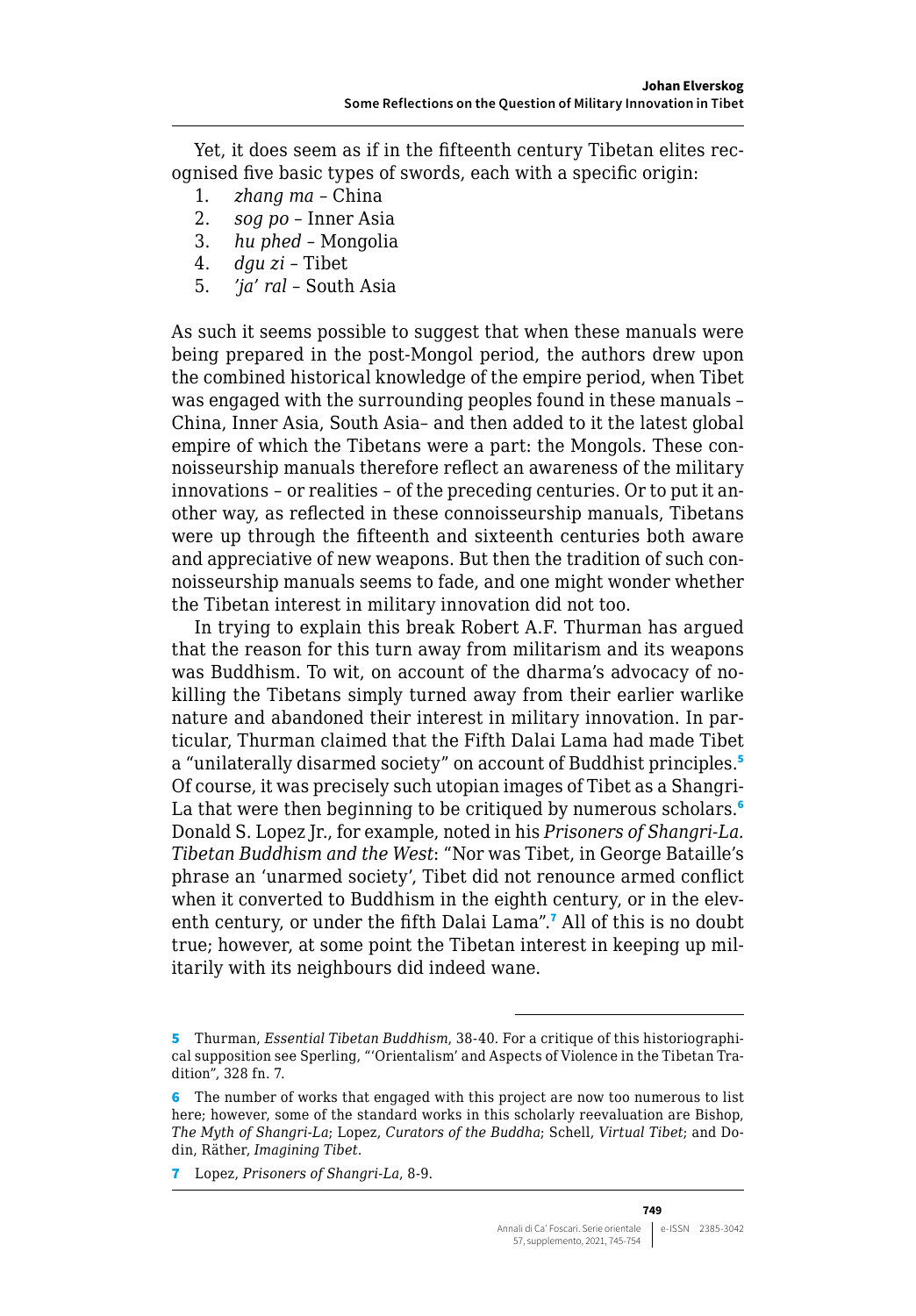In thinking about the Tibetan separation from global military innovation – which thus seems to have happened at some point during the reign of the Ganden Phodrang government (1642-1959) and in any case before the end of the nineteenth century – one may very well wonder whether Thurman was actually correct in asserting that there was something intrinsic to Buddhism that led Tibetans to not engage in the technological rat-race of military innovation. Indeed, the same argument had in fact been made in China for centuries; namely, Ming court officials had long argued that promoting the dharma among the Mongols would weaken their military impulses, thereby allowing the Ming to spend less time and money on defending its northern border.<sup>8</sup> But, as the continuing warfare between the Chinese and Mongols – including after they had become Buddhist – makes clear that the adoption of Buddhism did not halt violence or military innovation among the Mongols (or the Chinese for that matter). Rather, as with any state – be it Catholic, Buddhist, communist, democratic or what have you – the maintenance and upkeep of military technology is crucial to its own survival. And, in this regard, it is also important to keep in mind that during the reign of the Ganden Phodrang government Tibet was virtually at war all the time:

Tibetan armies fought against Ladakh in 1681, against Dzungar Mongols in 1720, in numerous incursions into Bhutan during the eighteenth century, against invading Nepali forces from 1788 to 1792 and again in 1854, against Dogra forces invading Ladakh from Kashmir in 1842, and against the British in 1904.<sup>9</sup>

Thus it was not as if the Tibetans did not need to keep up with military innovations. Quite the opposite, in order to maintain their way of life they would have benefited from a technological military edge.

In fact, it is precisely for this reason that military technology is such a crucial component of world history. It quite simply explains the rise and fall of civilisations. And as such it has recently become part of the age-old question about the rise of the West; namely, what was it that gave Europeans the edge in the early modern period that allowed them to conquer the world? Of course, the answers given to this question are many and varied, from Protestantism,<sup>10</sup> to New World silver, $11$  to easier access to natural resources. $12$  Yet, as Tonio Andrade has argued in his recent book, *The Gunpowder Age. China,* 

- 8 Elverskog, *The Jewel Translucent Sutra*.
- 9 Lopez, *Prisoners of Shangri-La*, 9.
- 10 Weber, *The Protestant Ethic and the Spirit of Capitalism*.
- 11 Lane, *Potosí. The Silver City that Changed the World*.
- 12 Pomeranz, *The Great Divergence*.

**750**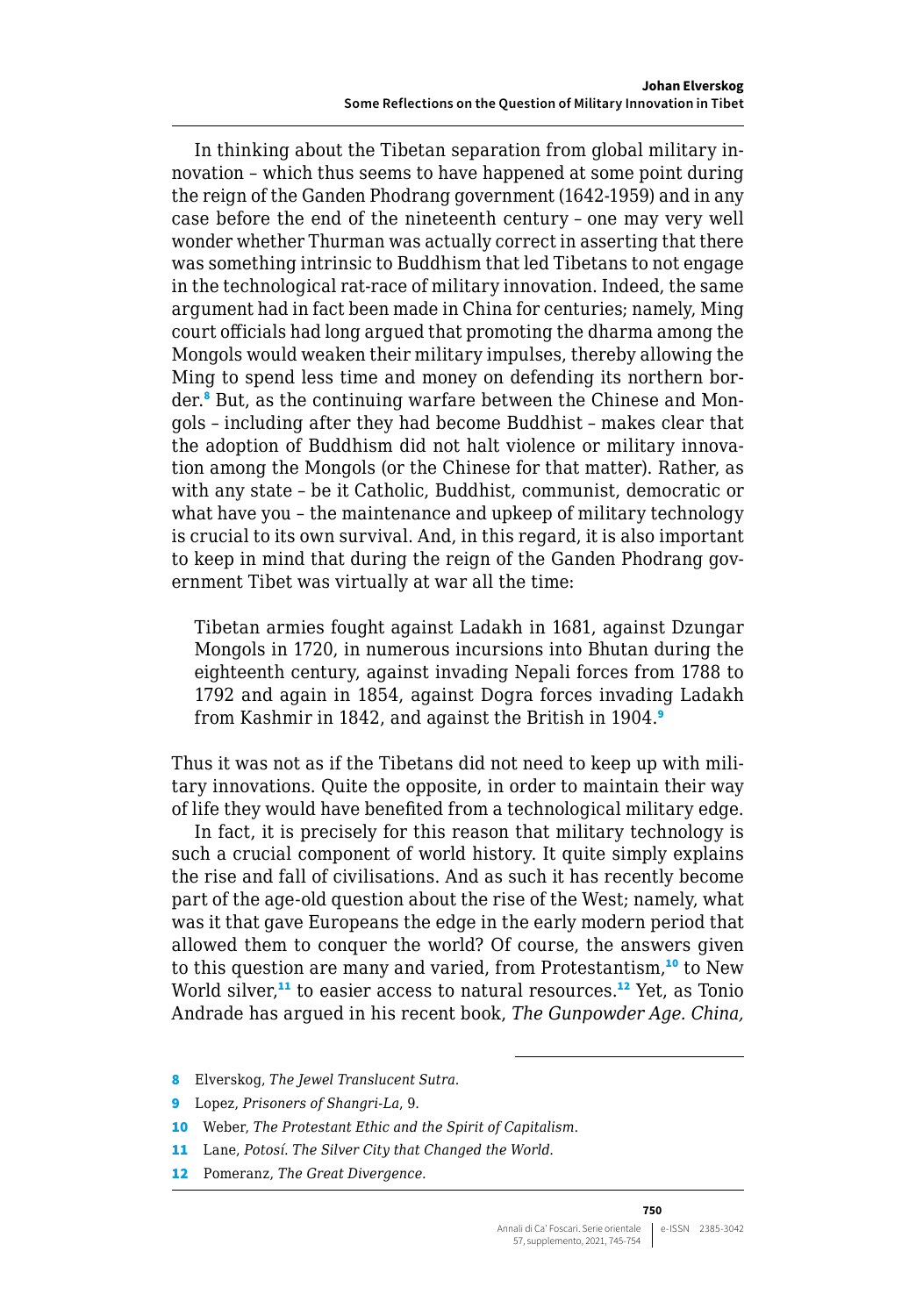*Military Innovation, and the Rise of the West in World History*, it was also related to military technology, especially the development of more sophisticated weapons in the nineteenth century, since it is obviously much easier to win a war if you are using a machine gun as opposed to a bow and arrow. As a consequence we are left with the question raised above: why did the Tibetans, who had earlier seemingly kept abreast of military innovations eventually disengage from broader developments in Asia and the world?

In trying to answer this question it is important to highlight the long running issue of the nature of Tibetan society and its relations with the larger Eurasian world, which, as with much in the field of Tibetan Studies, has gone through something of a sea change over the last generation of scholarship. Thus, rather than being imagined as a remote and isolated kingdom on the roof of the world, the more recent scholarly consensus – echoing transnational, inter-Asian and world historiographical trends – has it that Tibet has long been intertwined with the economic and political trends that have shaped Asian history.<sup>13</sup> Thus, if that is indeed the case, then when and why did Tibet become wholly divorced from military developments in both Asia and the world?

As stated above this divergence took place during the reign of the Ganden Phodrang government. And as such we need to think not only about the nature of the Dalai Lama's government that led it in this direction, but also the broader military historical context in which these developments occurred. To that end it is therefore interesting to note that the two-century period after the fall of the Mongol empire (1350-1550) was one of general technological stagnation as the Mongol age of 'globalisation' came to an end.14 This fact is reflected in the Tibetan connoisseurship manuals from this period of time: there simply was nothing 'new' to add to the preestablished five types of swords of the earlier imperial periods. But then, as Andrade shows in his global history of military technology, innovations started up again in the seventeenth and eighteenth centuries. And as he argues, there was a general parity between the East and the West at this time; however, in the late eighteenth century European military innovation went into overdrive and Asia stagnated, resulting in such legendarily lopsided military battles like those of the Opium Wars in the mid-nineteenth century, the Tibetan-British war of 1888, and then British invasion of Tibet in 1904.

In trying to explain why this military divergence occurred, Andrade points to what he calls the "Great Qing Peace". To wit, after the

<sup>13</sup> See, for example, Pollock, *Forms of Knowledge in Early Modern South Asia*; Akasoy, Burnett, Yoeli-Tlalim, *Islam and Tibet*; Tuttle, *Mapping the Modern in Tibet*; Gyatso, *Being Human in a Buddhist World*; Diemberger, Ehrhard, Kornicki, *Tibetan Printing*.

<sup>14</sup> Andrade, *The Gunpowder Age*.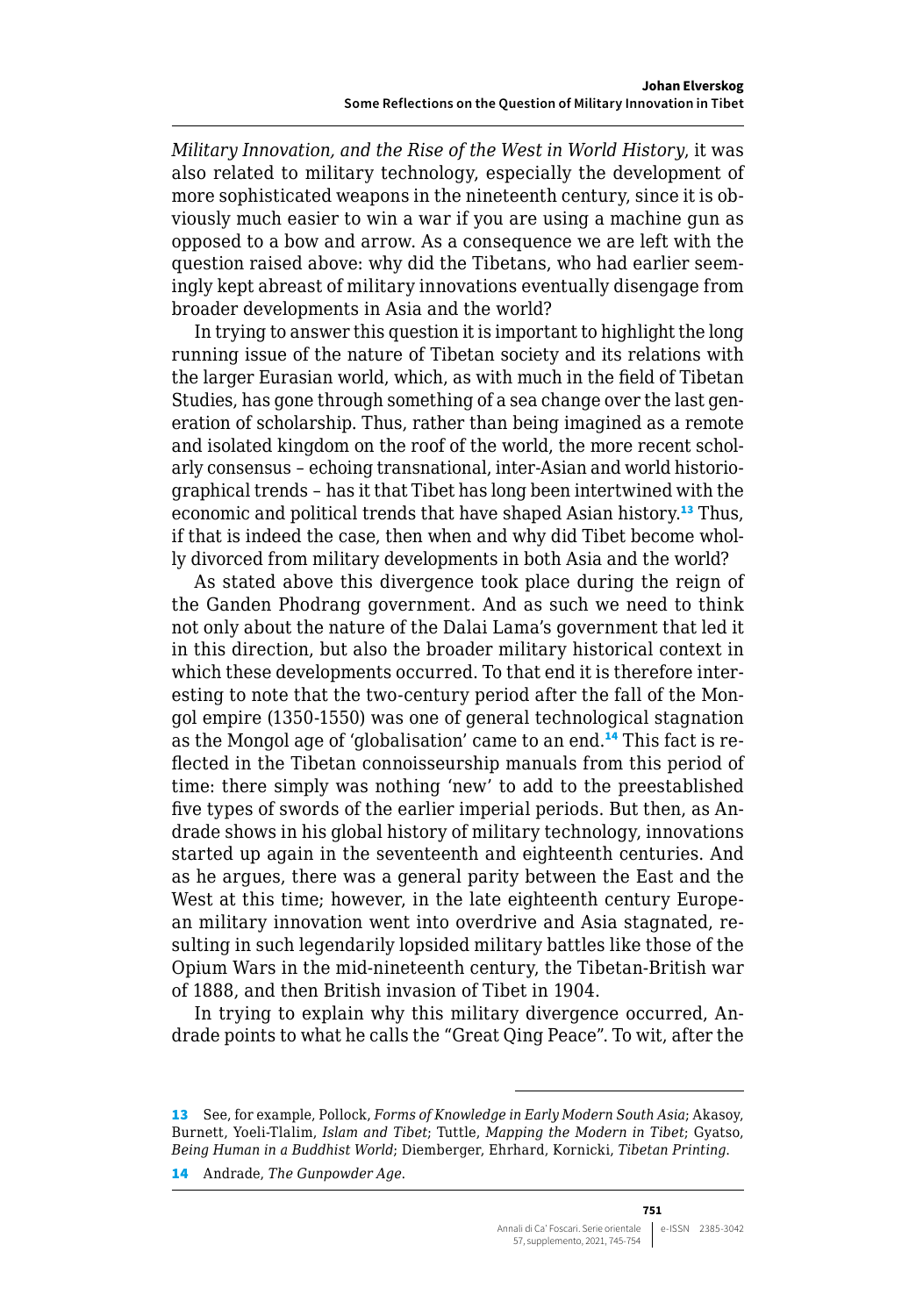massive expansion of the Manchu state into Mongolia, Central Asia, and Tibet in the eighteenth century, the Qing court basically came to rest on its laurels and largely gave up on the endless struggle of gaining and keeping a military technological advantage. While Europeans, on the other hand, as a result of their endless 'national wars', kept innovating with great success. This in turn enabled the Euro-American empires to subsequently conquer the world.

Even though this all seems readily evident, a further question is where does Tibet fit into this global history of military technology? As we have seen, by the beginning of the twentieth century the Tibetans were militarily woefully out of date. Yet, as such they were clearly not unique, the Tibetan experience was largely the same as that of the rest of Asia. But unlike other Asian polities which tried to rectify the situation by modernising their militaries in the nineteenth century – including the Qing dynasty of which Tibet was ostensibly a part – the Ganden Phodrang government did not do so until the end of the nineteenth century. I would like to suggest that there are two reasons for why this was the case.

The first was quite simply the nature of the Ganden Phodrang government itself, which was in my opinion not a typically conceived state, at least in its inception. Rather, it progressed from a religious institution – like the Vatican – whose mission was to propagate itself through monasteries, incarnations, and systemised knowledge networks within the power structures of other states (be that the Tümed, Oirad, Khalkha, Dzungar, or Manchu).15 And in expanding this Gélukpa empire the Ganden Phodrang government was remarkably successful.<sup>16</sup> More to the point, it did not require a military to do so. Rather, just as the Western Christian Church lacked 'army and cannon' and depended on temporal powers to insure its power,<sup>17</sup> so too did the Ganden Phodrang. Thus, whenever they did need military support to shore up their political standing in central Tibet, they could most of the time rely on these other states to do so for them (e.g. Khoshud, Khalkha, Dzungar, Manchu). In short, unlike states that needed a military – and military innovation – to stay in power, the Ganden Phodrang did not for a significant period of time. It could readily allow its own military to devolve into obsolescence, which is clearly what happened in the course of the nineteenth century.

Yet again, this did not happen in a vacuum. Rather, a second factor that needs to be considered is the relationship between the Ganden Phodrang government and the Qing dynasty, the nature of which is still being debated. Regardless of the actual nature of this relation-

- 15 King, *Ocean of Milk, Ocean of Blood*.
- 16 Sullivan, *Building a Religious Empire*.
- 17 Heather, *The Restoration of Rome*, 408.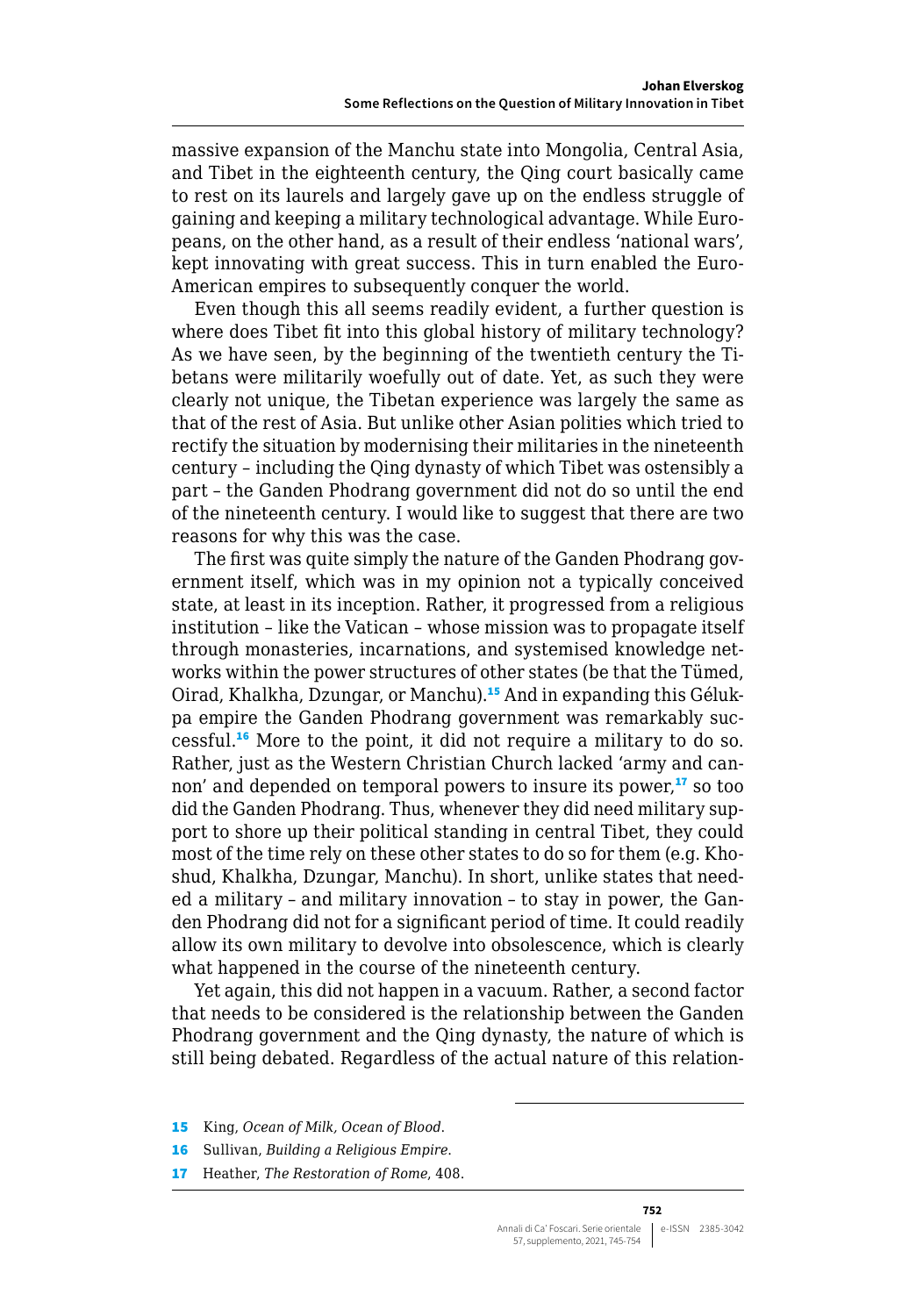ship – for example, Tibet was never made into a province like Xinjiang – what cannot be disputed is that central Tibet never became a vital node in a global empire as was the case in the Mongol period. Rather, central Tibet became a marginal frontier zone of far less importance than even Kham (Khams) or Amdo (A mdo).<sup>18</sup> And this reality was further accelerated in the nineteenth century as the Qing became consumed by a range of destabilising events (from Euro-American imperialism to internal rebellions of all sorts), whereby central Tibet was no longer relevant to the Qing court and it was thus allowed to virtually go off on its own.<sup>19</sup> As a result, in many ways central Tibet – under the religious rule of the Ganden Phodrang – had essentially become the hermit kingdom of lost wisdom divorced from modernity at the turn of the twentieth century.

The collapse of Tibet's military capabilities can therefore be seen as yet another example of the great military divergence that defined the nineteenth century. But on account of the nature of the Ganden Phodrang government itself, and its relations with the Qing dynasty, the devolution of the Tibetan army did have a distinctive trajectory. One that sadly would have disastrous consequences in the new age of nation-states.

## **Bibliography**

- Akasoy, A.; Burnett, C.; Yoeli-Tlalim, R. *Islam and Tibet. Interactions along the Musk Routes*. Burlington (VT): Ashgate, 2011. [https://doi.](https://doi.org/10.4324/9781315251776) [org/10.4324/9781315251776](https://doi.org/10.4324/9781315251776).
- Andrade, T. *The Gunpowder Age. China, Military Innovation, and the Rise of the West in World History*. Princeton (NJ): Princeton University Press, 2017. [htt](https://doi.org/10.1515/9781400874446)[ps://doi.org/10.1515/9781400874446](https://doi.org/10.1515/9781400874446).
- Bishop, P. *The Myth of Shangri-La. Tibet, Travel Writing and the Creation of Sacred Landscape*. London: The Athlone Press, 1989.
- Diemberger, H.; Ehrhard, F.-K.; Kornicki, P. *Tibetan Printing. Comparison, Continuities and Change*. Leiden: Brill, 2016. [https://doi.](https://doi.org/10.1163/9789004316256) [org/10.1163/9789004316256](https://doi.org/10.1163/9789004316256).
- Dodin, T.; Räther, H. *Imagining Tibet. Perceptions, Projections, and Fantasies*. Boston: Wisdom Publications, 2001.
- Elverskog, J. *The Jewel Translucent Sutra. Altan Khan and the Mongols in the Sixteenth Century*. Leiden: Brill, 2003.
- Gyatso, J. *Being Human in a Buddhist World. An Intellectual History of Medicine in Early Modern Tibet*. New York: Columbia University Press, 2015. [https://](https://doi.org/10.7312/columbia/9780231164962.001.0001) [doi.org/10.7312/columbia/9780231164962.001.0001](https://doi.org/10.7312/columbia/9780231164962.001.0001).

18 Mosca, *From Frontier Policy to Foreign Policy*.

19 Oidtmann, *Forging the Golden Urn*.